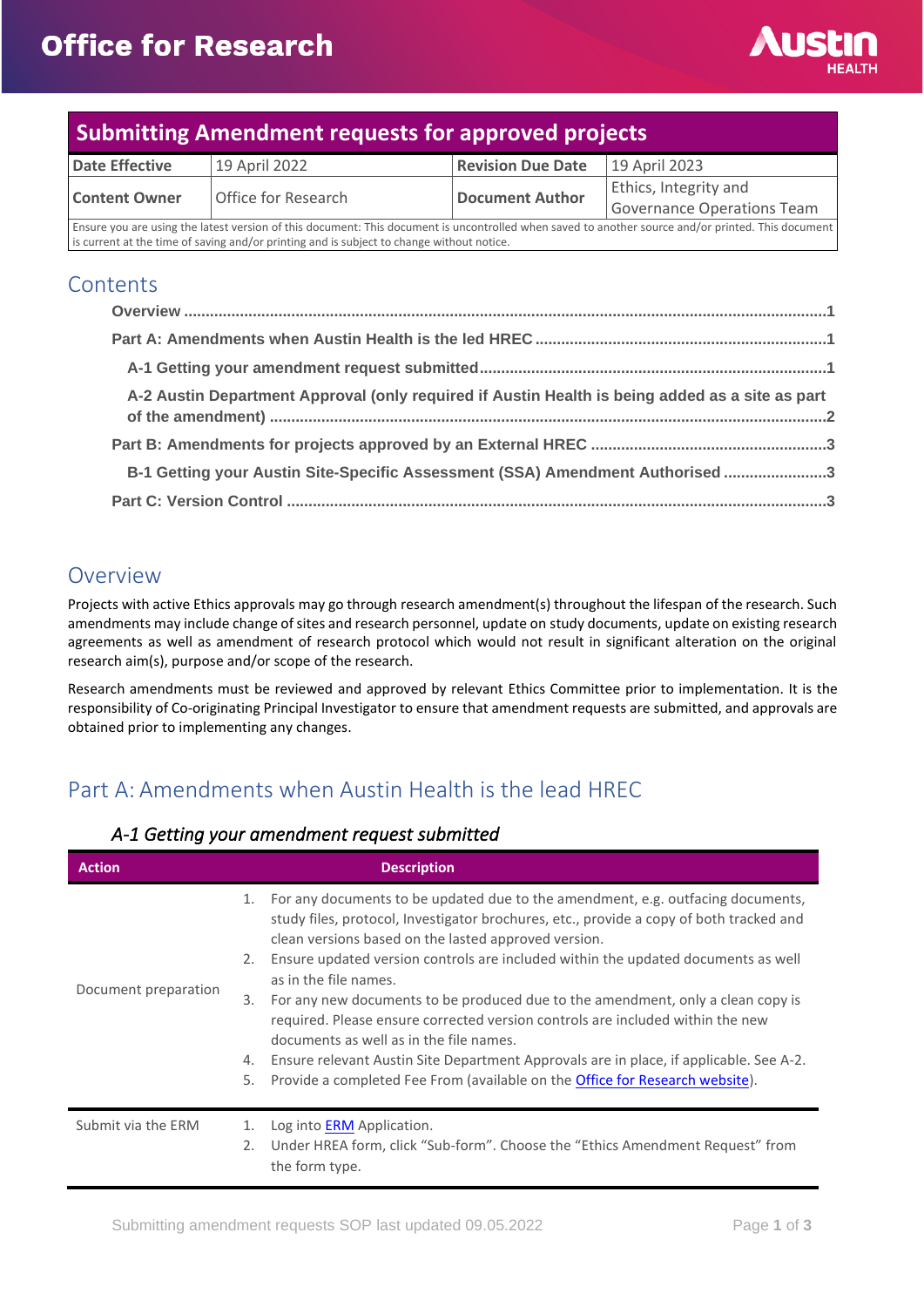

|                                                                                                                                                                              | 3.<br>Click create and complete the form.<br>Upload all applicable documents mentioned above in "Document preparation".<br>4.<br>Send the amendment form to be signed electronically from:<br>5.<br>Coordinating Principal Investigator for multisite research.<br>Austin Health Site Principal Investigator for single site research.<br>$\bullet$ |
|------------------------------------------------------------------------------------------------------------------------------------------------------------------------------|-----------------------------------------------------------------------------------------------------------------------------------------------------------------------------------------------------------------------------------------------------------------------------------------------------------------------------------------------------|
|                                                                                                                                                                              | Submit your ERM amendment at any time. Please note that we no longer accept<br>1.<br>email submissions. If you have trouble accessing ERM, please contact<br>research@austin.org.au for assistance.                                                                                                                                                 |
| For single-site Austin Health projects or multisite where Austin Health is only providing<br>Finalised your<br>Ethical Review: No further steps are required.<br>application |                                                                                                                                                                                                                                                                                                                                                     |
|                                                                                                                                                                              | For multi-site amendments where Austin Health is the lead HREC and a site:<br>Submit your Austin Health Site-Specific Assessment (SSA) Authorisation<br>$\bullet$<br>application (instructions below).<br>For noting: SSA review can occur in parallel with HREC review, this is part of our<br>$\bullet$<br>streamlining strategy.                 |
|                                                                                                                                                                              | 1.<br>Log into <b>ERM</b> Application.                                                                                                                                                                                                                                                                                                              |
|                                                                                                                                                                              | Under the Austin Health "Site Specific Assessment (SSA)" from. Choose the "Site<br>2.<br>Amendment" from the form type.                                                                                                                                                                                                                             |
| <b>Finalising your Austin</b>                                                                                                                                                | Click and create and complete the "Site Amendment" form.<br>3.                                                                                                                                                                                                                                                                                      |
| led SSA application                                                                                                                                                          | Upload all applicable documents from A-1 above.<br>4.                                                                                                                                                                                                                                                                                               |
| (multisite only)                                                                                                                                                             | Obtain electronic signatures from Austin Health Site Principal Investigator and their<br>5.<br>Head of Department (or delegate).                                                                                                                                                                                                                    |
|                                                                                                                                                                              | Submit SSA amendment form at the same time so both approvals can be given in<br>6.<br>parallel.                                                                                                                                                                                                                                                     |

## <span id="page-1-0"></span>*A-2 Austin Department Approval (only required if Austin Health is being added as a site as part of the amendment; relevant templates available on the [Office for Research website\)](https://www.austin.org.au/resources-for-researchers/)*

|    | Document type                 | <b>Notes</b>                                                                                                                    |
|----|-------------------------------|---------------------------------------------------------------------------------------------------------------------------------|
|    | 1. Health Information Service | Required if your project need to access medical records                                                                         |
| 2. | Pharmacy                      | Required if your project uses drugs that need to be dispensed by pharmacy                                                       |
| 3. | Pathology                     | Required if your project uses blood tests that are additional to standard of<br>care                                            |
| 4. | Radiology                     | Required if your project uses imaging services that are additional to standard<br>of care                                       |
|    | 5. Nuclear Medicine/PET       | Required if your project includes procedures additional to standard of care                                                     |
|    | 6. Medical Physicist Report   | Required if your project includes any ionising radiation, regardless of whether<br>it is additional or part of standard of care |
|    | 7. Allied Health              | Required if your project uses Allied Health services that are not part of the<br>project team.                                  |